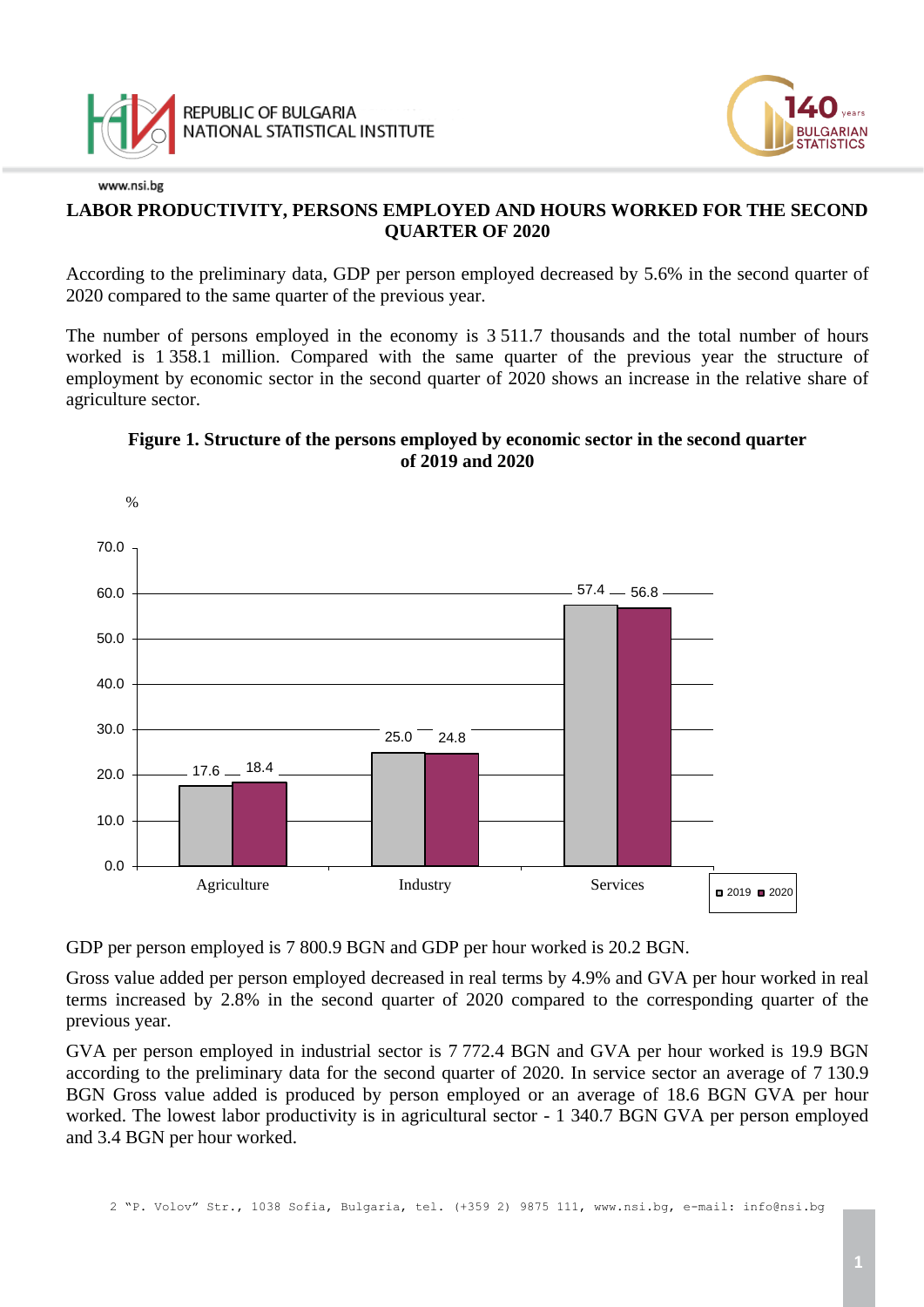

www.nsi.bg

#### **Methodological Notes**

- 1. Labour productivity is a compound economic indicator that compares the achieved result (created product) with the input labour factor when performing an economic activity on a given economic territory for a given period.
- 2. The main elements of labour productivity are indicators that measure the result of the underlying economic activity (numerator) and indicators for input labour in the production process (denominator).
- 3. At national level the result of production activity is measured with the Gross domestic product (GDP) and the Gross value added (GVA), created by all sectors of the national economy. GDP is the main indicator in the system of national economic accounts (ESA 2010) and it represents the final result of the production activity of all resident production units. The link between GDP and GVA is defined by the method of valuating the end product. GDP is valued at market prices including taxes on products and imports, net of subsidies on products. GVA measures the result of production activity using basic prices before taxation, including subsidies on products.
- 4. For the purposes of international comparisons of labour productivity between national economies the GDP per person employed (hour worked) is used: see http://ec.europa.eu/eurostat - General Economic Background. Labour productivity per person employed.
- 5. GVA per person employed (hour worked) is an indicator that is applicable for calculation of labour productivity on both national level and the level of the production activity.
- 6. The use of this indicator in national practice is in compliance with the specific methodological range of the sector 'Renting and operating of own or leased real estate' - activity type 68.2 of KID - 2008 - GVA includes an estimate of the imputed rent on real estates used by the owners which in Bulgaria has a dominating share - close to 90% of the population lives in their own houses. The value added from imputed rent of own real estate is classified entirely as operating surplus in the compilation of 'Generation of income' account and is not directly related to labour participation. Because of this the value added due to imputed housing rent has to be excluded when calculating labour productivity both for the services sector and for the economy as a whole.
- 7. The labour production factor in the labour productivity indicator is measured by the number of person employed in resident production units of the national economy and the time that they were employed - hours worked.
- 8. The measurement of number of persons employed and hours worked is according to the definitions and concepts of ESA 2010 as they are applied in estimation of the indicators for economic activities.
- 9. When comparing the data with the results of the labor force survey it is necessary to consider differences in definitions and methodological characteristics. The main conceptual differences are: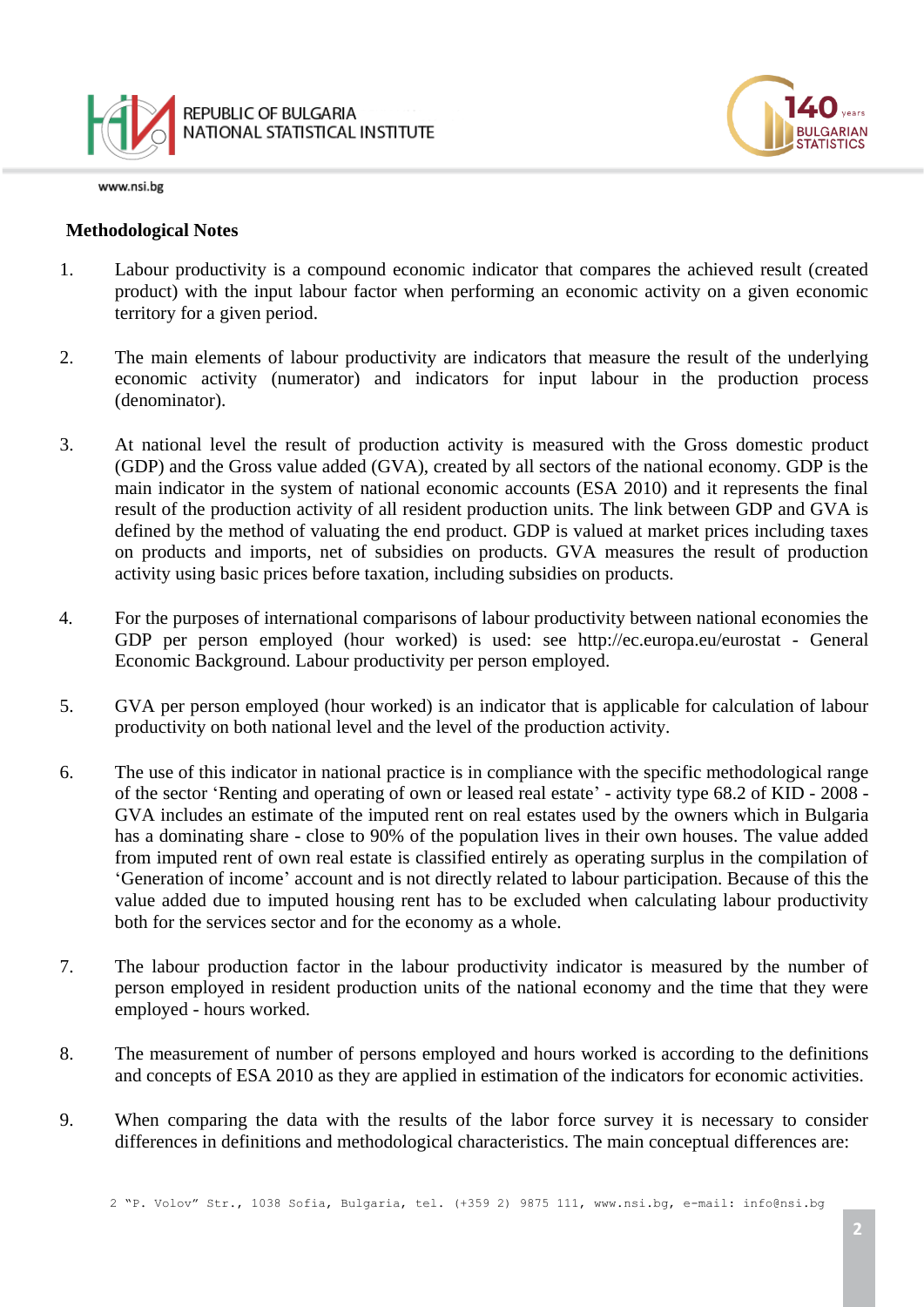

www.nsi.bg



- Object of the Labour Force Survey is the permanent population of the country, including temporary workers abroad, while the employment data in the ESA 2010 are defined in terms of resident production units that can hire labor both from the country and abroad;

- Persons on temporary military service are part of the employees under the ESA 2010, but not recorded by the Labour Force Survey.

- 10. The preferred indicator for the assessment of the labor factor in the composition of the labor productivity is man hours worked - this indicator represents more accurately actual work input in the production process - the Eurostat website - http://ec.europa.eu/eurostat.
- 11. Comparison of indicators of labor productivity over time requires the elimination of the influence of prices in the value of indicators for the results from the economic activity. For this purpose, GDP and GVA of the current period are presented at constant prices of the base period.
- 12. Data for labor productivity are published on the NSI website and INFOSTAT quarterly and annual time series.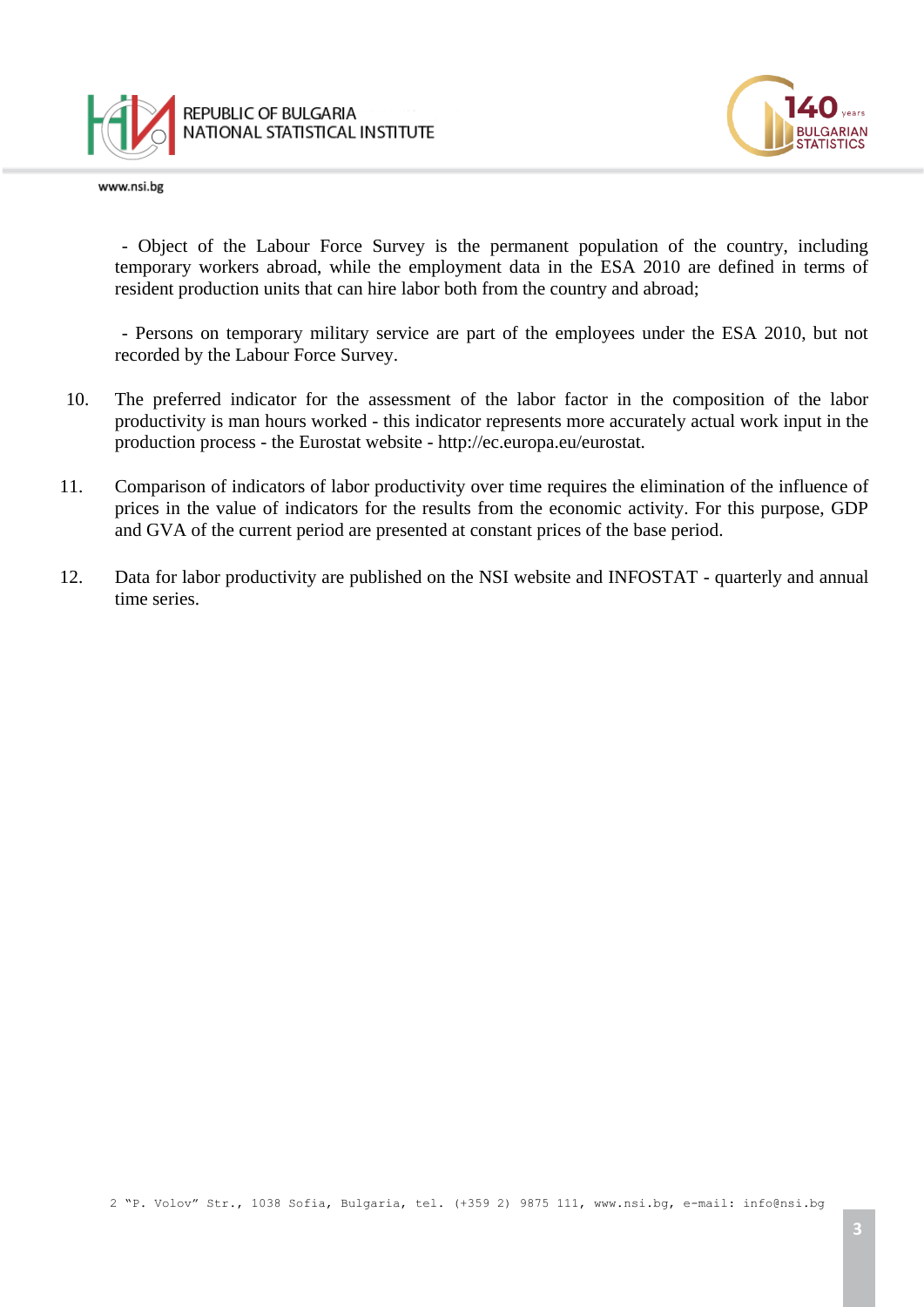



#### **Annex**

#### **Table 1**

LGARIAN<br>ATISTICS

 $(DCM)$ 

**Table 2**

# **GDP per person employed - current prices**

|                   |        |        |        | (DUIN)    |
|-------------------|--------|--------|--------|-----------|
| Year              |        | 02     |        | <b>O4</b> |
| $2014^1$          | 5108.8 | 5711.6 | 6381.4 | 7229.1    |
| $2015^1$          | 5481.4 | 6257.8 | 6586.5 | 7619.4    |
| $ 2016^1$         | 5843.0 | 6391.6 | 7135.5 | 8123.6    |
| $2017^1$          | 6156.5 | 6878.6 | 7504.7 | 8493.7    |
| $ 2018^1$         | 6471.9 | 7350.5 | 8265.2 | 9088.7    |
| 2019 <sup>1</sup> | 7219.5 | 8112.7 | 8589.0 | 9690.9    |
| $2020^1$          | 7526.1 | 7800.9 |        |           |

## **GDP per hour worked - current prices**

|                   | л.   |      | л.   | (BGN)          |
|-------------------|------|------|------|----------------|
| Year              | Q1   | Q2   | Q3   | Q <sub>4</sub> |
| $2014^1$          | 12.6 | 13.7 | 15.9 | 17.2           |
| $2015^1$          | 13.5 | 15.0 | 16.4 | 18.1           |
| $2016^1$          | 14.4 | 15.3 | 17.8 | 19.3           |
| 2017 <sup>1</sup> | 15.2 | 16.5 | 18.7 | 20.2           |
| $2018^1$          | 16.0 | 17.6 | 20.6 | 21.6           |
| $2019^1$          | 17.8 | 19.4 | 21.4 | 23.1           |
| $2020^1$          | 18.5 | 20.2 |      |                |

<sup>1</sup> Preliminary data.